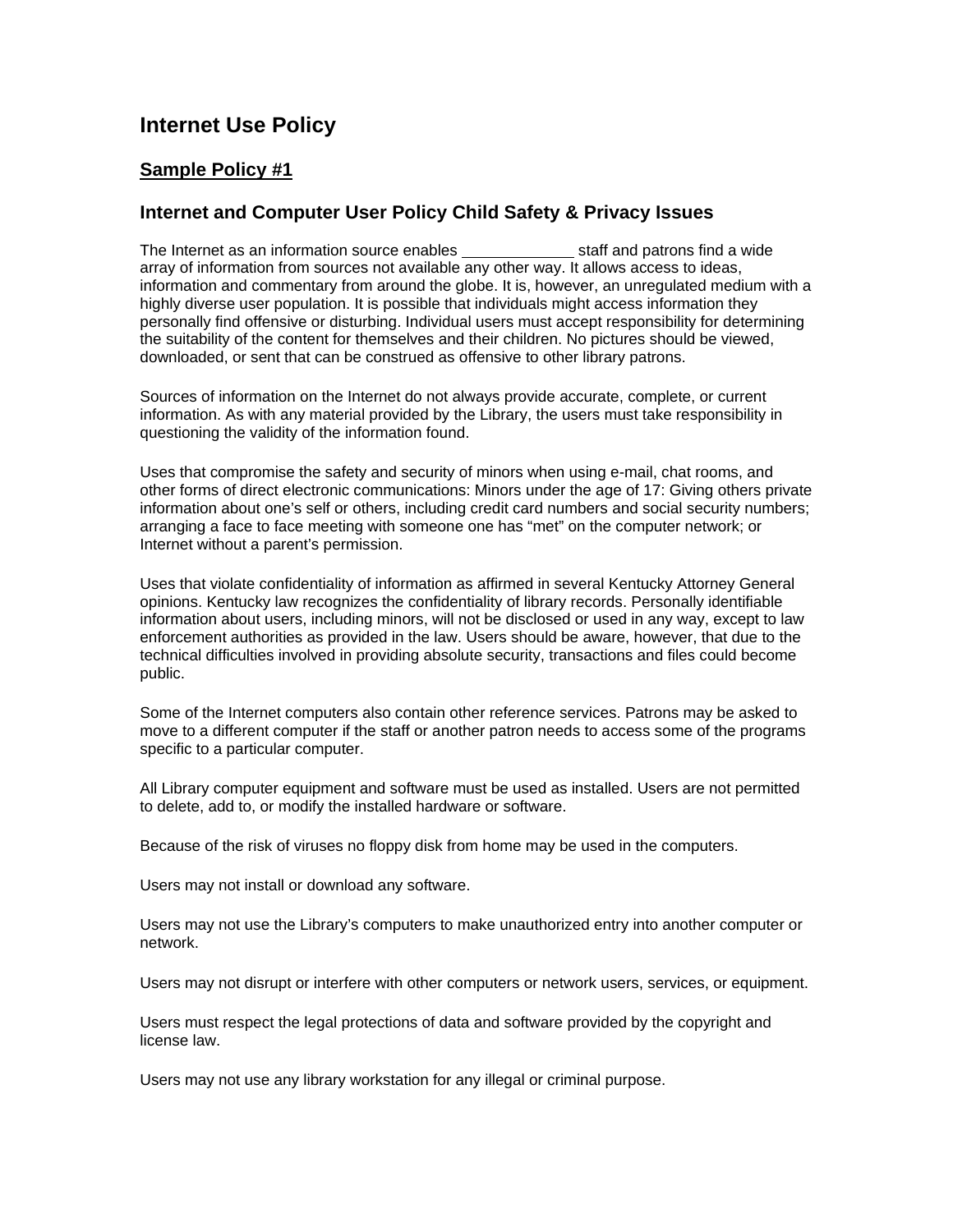Although library staff is able to offer searching suggestions and answer some questions, they cannot provide in-depth training on Internet and personal computer use. Some staff members have extensive knowledge of the Internet; for others it is a new experience. Because of scheduling, staff that is knowledgeable about the Internet may not always be available.

The use of the computer shall be limited to 20 minutes when others are waiting. After the first 20 minutes, if another person needs to use the computer they will have first priority for its use. Another 20 minutes is not automatically booked by signing up again. Only one 20 minute block per day is guaranteed if others are waiting to use the computers.

From 3:00 PM – 6PM Weekdays and Noon – 5PM Saturdays to insure availability of computers for homework, research and reference work, chat and games will be limited to only certain designated computers. Even if the other computers are not in use.

# **Sample Policy #2**

## **Internet Access/Computer Use Policy**

The is proud to offer Internet Access and additional computer software programs to enhance information available to the public. To use the computers, please read the following guidelines and rules.

## ACCURACY DISCLAIMER

Not all information provided through Internet sources is accurate, complete, or current information, and may be offensive or dangerous. The library assumes no responsibility for the content or accuracy of information obtained through Internet sources. It should be understood that use in a public environment prevents any guarantee of privacy.

## INTERNET/COMPUTER USE BY MINORS

Parents or Legal Guardians will be responsible for the following:

- (1) Monitoring their child's access to inappropriate matter on the Internet and World WideWeb. The library cannot control sites that children may select on the Internet, and staff cannot act in place of a parent to do so;
- (2) Supervise the safety and security of minors when using electronic mail and other forms of direct electronic communications (chatting is not allowed);
- (3) Prevent unauthorized disclosure, use, and dissemination of personal identification information;
- (4) Prevent minor's unauthorized access, including "hacking", and other unlawful activities while online;
- (5) Avoid minor's access to materials harmful to them by monitoring all internet use.

The following regulations are enforced to ensure child safety:

 $\Box$  Children under the age of 12 must have a parent or legal guardian present, and in attendance with them at all times, to use the computer for Internet use and other available programs.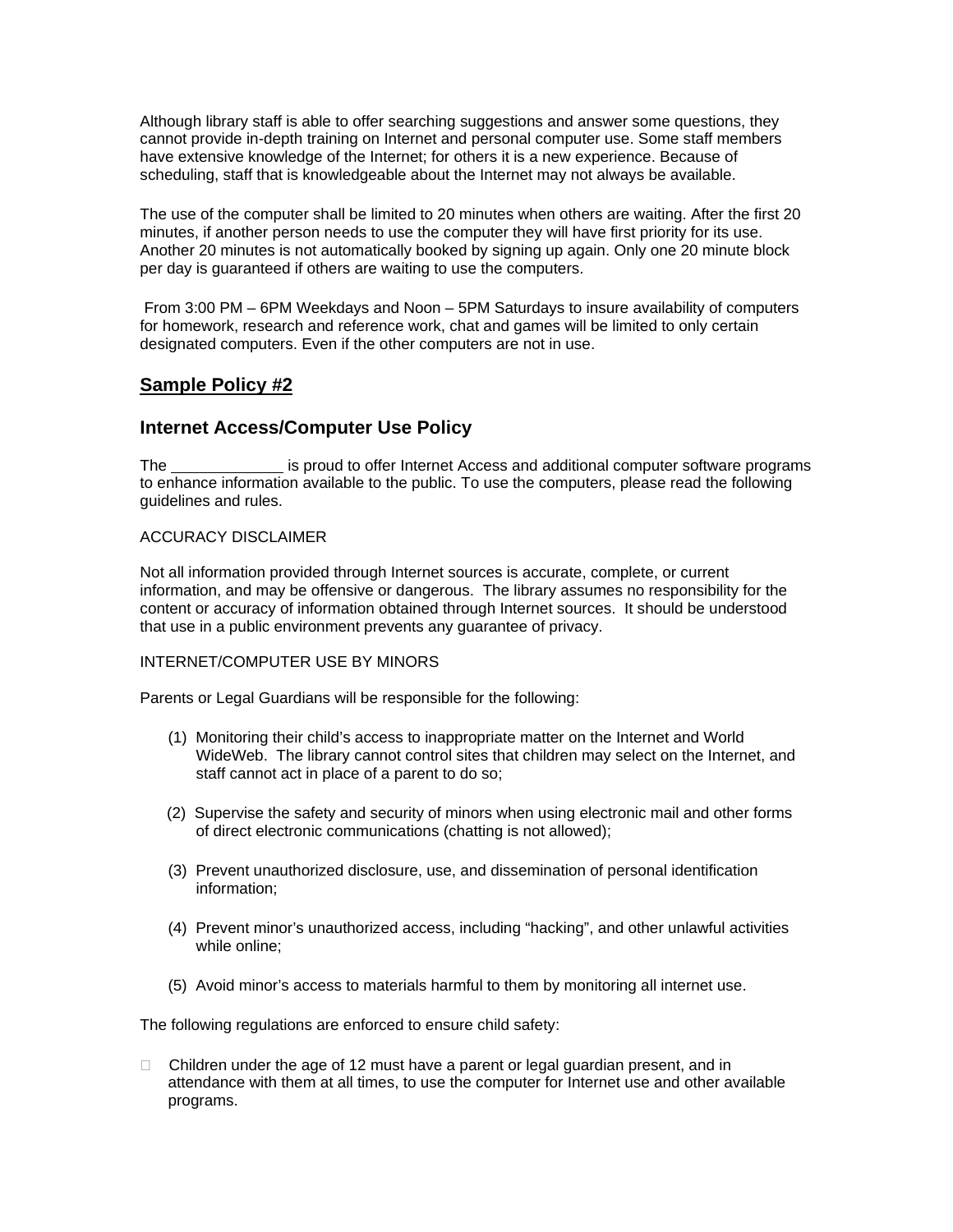#### INTERNET/COMPUTER MISUSE

The library staff is authorized to refuse anyone access to the Internet or Computers. The violation regulations are as followed:

- $\Box$  The 1<sup>st</sup> violation of this policy will result in a warning.
- $\Box$  The 2<sup>nd</sup> violation of this policy will result in loss of Internet/Computer Access for one year.
- $\Box$  The 3<sup>rd</sup> violation of this policy will result in permanent loss of Internet/Computer Access.

#### The following are considered violations:

- $\Box$  Unauthorized connection to the library's network, hacking, and other unlawful activities.
- □ Use of Chat Rooms. NO CHATTING ALLOWED.
- $\Box$  More than two people per station.
- $\Box$  Exceeding time limit when other patrons are waiting.
- $\Box$  Charge fees to library via Internet workstations.
- □ Exhibits pornographic material on Internet workstations. (KRS 531.020)
- $\Box$  Violating copyright or software licenses while using Internet workstations. (US copyright law, Title 17, US Code).
- $\Box$  Use of Internet workstations to harass others.
- $\Box$  Illegal activities on Internet workstations.
- $\Box$  Misrepresenting oneself on the Internet via Internet workstations.
- $\Box$  Commercial use of the Internet via Internet workstations.
- $\Box$  Intentional damage to workstations, printers, and/or additional property.
- $\Box$  Altering hardware/software configurations, saving information to the hard drive.

#### GENERAL RULES FOR INTERNET/COMPUTER USE

- (1) All patrons must read the **Internet/Computer Use Policy**.
- (2) To use the computers, patrons must scan their library card at the sign-in computer.
- (3) Patrons can sign up for one hour of computer use. When the hour is up, you must leave the workstation if someone is waiting. \*\*If you have used the computer for an hour in the day and someone is waiting to use the computer, you will be required to sign-off.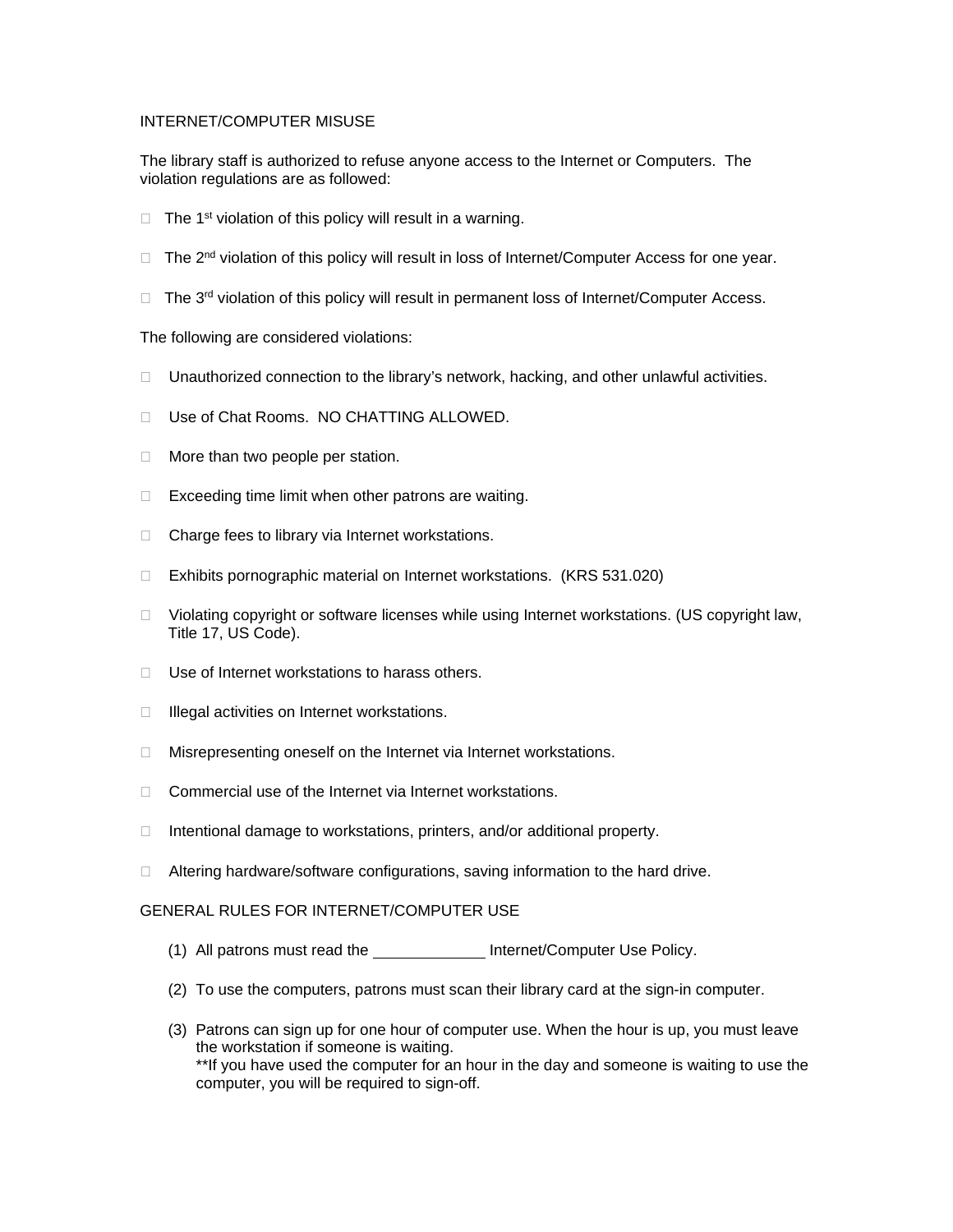- (4) There is a 3-hour daily computer use limit.
- (5) No more than two people per workstation is allowed.
- (6) Each page printed will cost 15c per page.
- (7) Library staff can assist in getting you started, but are not available for in-depth training.

## **Sample Policy #3**

## **Public Internet Access Policy**

The **constant of the provides** access to a broad range of information resources, including free access to the Internet for informal and educational use.

The Internet is a global electronic information infrastructure, a network of computer networks created and used by governments, businesses, organizations, educators, and individuals. The Internet is not subject to regulations that assure the content or accuracy of information. Users should critically evaluate sources for accuracy, completeness, and currency. The or any other entity exercises no control over its content. Some people may find some materials on the Internet offensive.

Internet resources are provided equally to all persons with a valid library card from the . and to non-residents without a library card who complete necessary forms. The registration form for a library card also includes an Internet Use statement. A parent or guardian of children under the age of fifteen (15) must select whether the child is to have unlimited access to the Internet or access only in the presence of that parent or guardian. Computer users are required to check out the computers just as they would other library materials.

Use of the Internet is a privilege, not a right, and inappropriate use will result in cancellation of this privilege. Examples of inappropriate use include, but are not limited to, the following:

- Violation of computer integrity
- Unauthorized tampering with computer hardware or software
- Violation of another user's privacy
- Transmission of threatening, obscene or harassing materials
- Sending or receiving e-mail via the library's computer (other than via a Web-based mail provider)
- Violation of state obscenity and federal sexual harassment laws, which prohibit printing or display of sexually explicit materials in public places
- Violation of copyright laws and software licensing agreements
- Employing the network for commercial purposes
- Accessing subscription services or fee based services
- Using the computer for illegal or criminal purposes
- Using the computer to 'hack' the local or any other system.

Abuse or misuse of equipment, software or policies will be grounds for revocation of privileges or possible legal action. The first offense will result in a one-month suspension. A second offense will result in a six-month suspension. A third offense will result in a complete suspension of privileges.